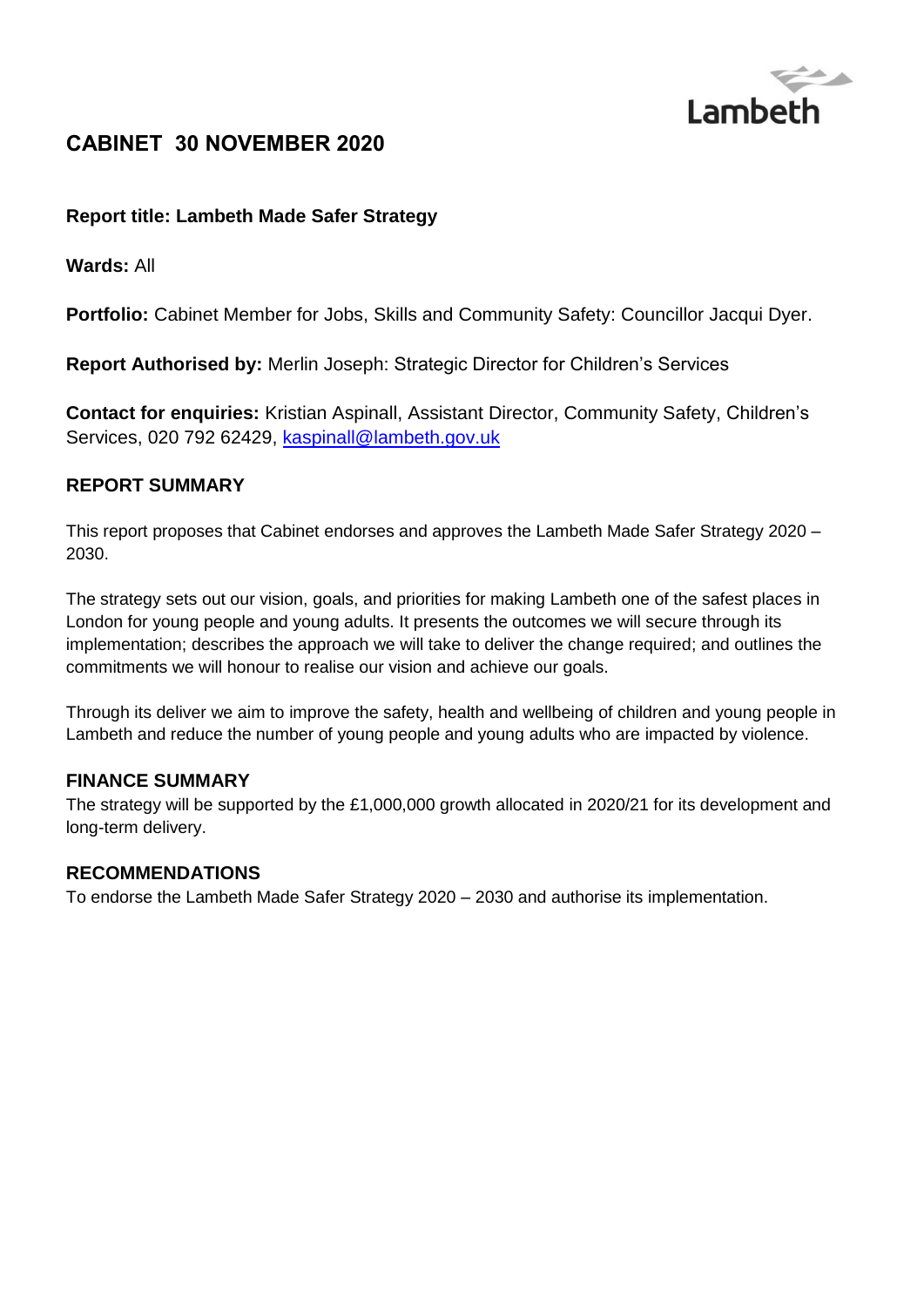# **1. CONTEXT**

- 1.1 In 2018 Lambeth council and our partners committed to tackling violence affecting young people through the development and implementation of our Preventing Serious Youth Violence Programme. This strategy builds on the work we have carried out to date and incorporates the activity we have undertaken to listen to young people and our community and act on their views and feedback. It will realise our long-term ambition of ensuring young people, families and communities do not suffer the tragic consequences of violence against young people.
- 1.2 We know that young people in Lambeth suffer violence far more than most boroughs. We also know that the burden of this injustice falls unequally on our Black communities and affects far more Black children and young people than other groups. This violence ruins the lives of young people and their families despite many attempts to reduce it.
- 1.3 Although violence against young people has fallen over the last two years, from its peak in 2018, it remains a significant issue for Lambeth. In 2020 Lambeth's position relative to other London boroughs has significantly worsened and we are now one of the worst London boroughs for knife crime and violence against young people. Gun discharges also remain unacceptably high.
- 1.4 The Lambeth Made Safer Strategy aims to break the cycle of violence that devastates the lives of individuals, families, and communities. It will do so by acting upon what young people and communities tell us about their experiences, together with their views about what will prevent violence against young people in the future. It is also informed by the lived experience of those affected by youth violence and the successes and failures of those who continue to strive to prevent it.
- 1.5 The Lambeth Made Safer Strategy is one of the borough's strategic programmes and relates to the ambitions and goals of our Borough Plan 2019 - 2021 goals in general, and the ambition to increase community resilience.

# **2. PROPOSAL AND REASONS**

- 2.1 The proposal is to endorse and implement the Lambeth Made Safer Strategy in order to achieve the goals of reducing the number of victims and perpetrators of serious youth violence every year, reducing the number of young people involved in the criminal justice system year on year and to address the root causes of serious youth violence.
- 2.2 The recommendation to endorse and implement the Lambeth Made Safer Strategy is made because a collective long-term action is required to address the presenting challenges we face in eradicating youth violence, whilst also dealing with the factors and conditions that lead to it occurring in the first place.
- 2.3 We know that a renewed approach is needed, built on the Public Health principles of long-term solutions. services in many key areas. Residents have told us they want us to further the work we have progressed to date, but that they also want to see us increase the pace and breadth of our endeavours.
- 2.4 Our research, engagement and consultation tells us that we need to adopt a strategic approach that enables real community leadership and participation, is flexibility, and fosters a willingness to take risks and acknowledges and address decades of structural racism that has contributed to violence against young people.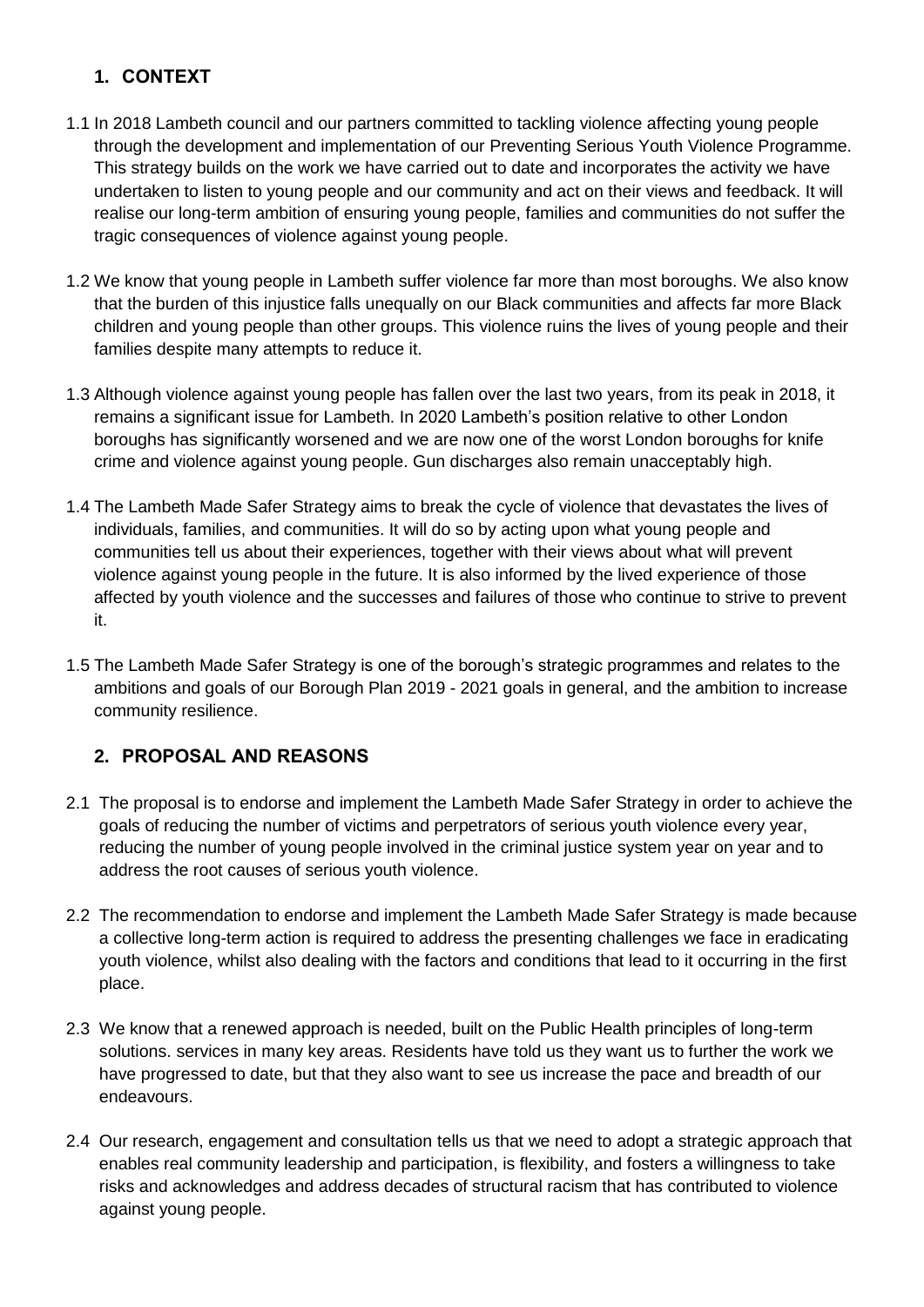## **3. FINANCE**

- 3.1 £1 million has been allocated to develop and deliver this work. This funding will be allocated following the development of the individual workstreams and within the framework outlined in this strategy.
- 3.2 We will also seek to increase investment from the Mayor of London, national government, and private business where possible to increase resourcing in this area. We also have strongly supported third sector groups working in this field to obtain additional grant funding where grant pots are available.

# **4. LEGAL AND DEMOCRACY**

- 4.1 There are no direct legal implications arising from this report. Delivery of aspects of the strategy may require legal advice which should be sought as required.
- 4.2 This proposed key decision was entered in the Forward Plan on 19 October 2020 and the necessary 28 clear days' notice has been given. In addition, the Council's Constitution requires the report to be published on the website for five clear days before the proposed decision is approved by the Cabinet Member. Any representations received during this period must be considered by the decision-maker before the decision is taken. A further period of five clear days the call-in period – must then elapse before the decision is enacted. If the decision is called-in during this period, it cannot be enacted until the call-in has been considered and resolved.

# **5. CONSULTATION AND CO-PRODUCTION**

- 5.1 We carried out a variety of engagement activity to inform our Lambeth Made Safer Strategy, including live events such as the Hackathon and the Youth Jam in the Park. We conducted the Serious Youth Violence Survey, questioning more than 500 young people aged from 10-25 across the borough in one of the largest listening exercises the council has ever undertaken. During summer 2020, we conducted a survey of more than 100 young people to ask them about their experiences during the Covid-19 lockdown. We have also met regularly with third sector groups and forums across the borough to gain their insight and input into the strategy and its development.
- 5.2 In addition, we have used existing workstreams responsible for leading the work currently to both shape the content of the strategy and advise on its priorities and outcomes. These workstreams comprise a range of stakeholders from across the partnership, ranging from the Metropolitan Police to third sector organisations including Black Thrive. We have also sought the views of Council staff and Elected Members through a variety of fora including staff engagement events, senior management meetings, Management Board, and Informal Cabinet. It is important to highlight the key role Black Thrive have played in the development of this strategy, particularly around the need to adopt an anti-racist lens throughout this work.
- 5.3 We have also consulted with specific community and interest groups including the Lambeth Youth Safety Alliance, the Lambeth Forum Network, the Police Independent Advisory Group, the Norwood Community Safety Partnership and other third sector groups across Lambeth who have all fed into the strategy itself and also the work done in the lead up to this document.
- 5.4 We have used the information obtained from this activity to increase our understanding of what young people, communities and fellow professionals feel are the root causes of serious youth violence, how young people are perceived, how families have been impacted by youth violence and what they have told us needs addressing to enable them to thrive. We have translated this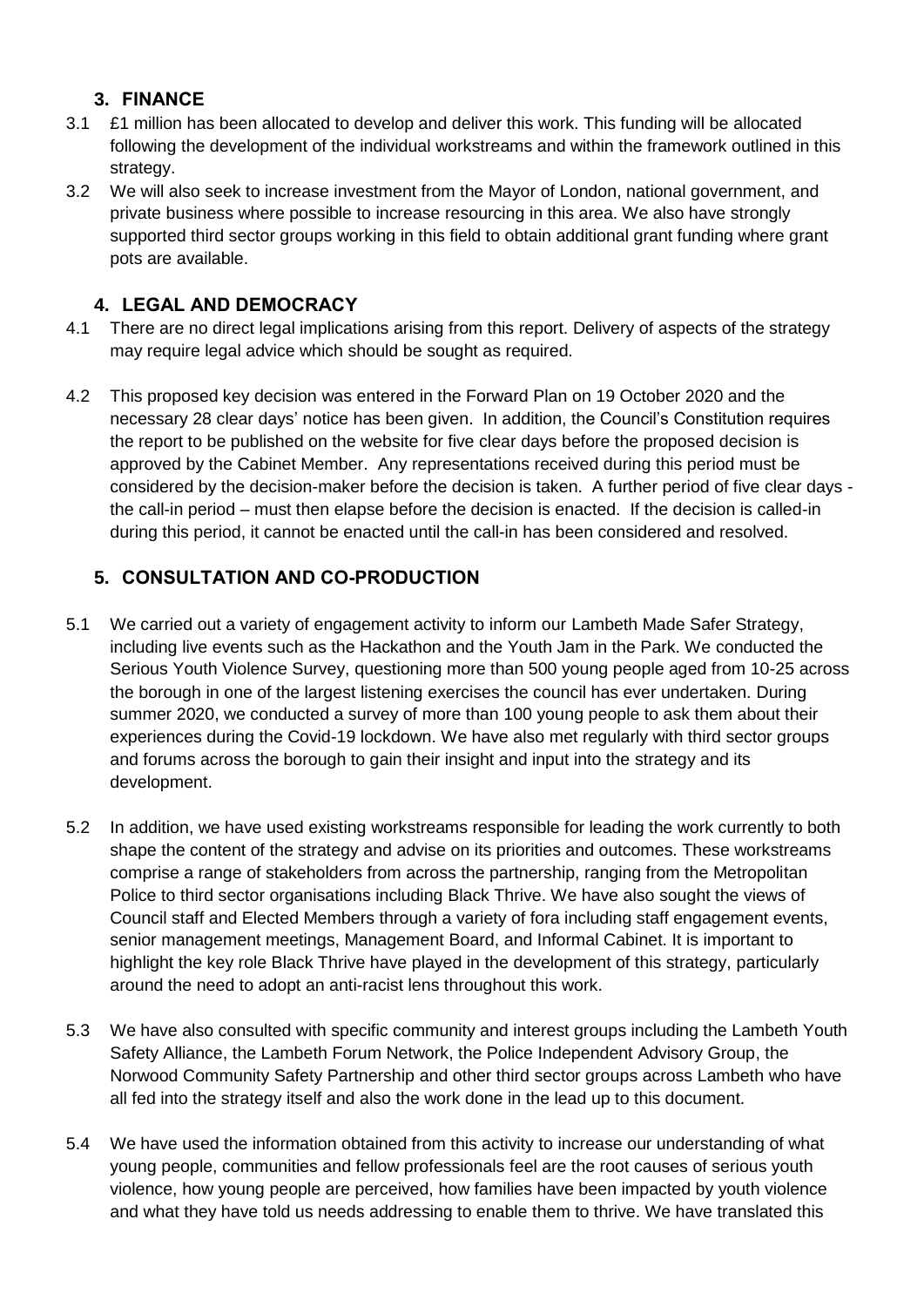understanding into the priorities, goals, principles outcomes and commitments set out in the strategy that we will seek to address through its implementation.

5.5 Ongoing community engagement and participation is at the heart of this strategy. It forms one of the main six workstreams, and through the development and delivery of Lambeth Made Community program will ensure that residents continually have the opportunity to participate in the development and delivery of this work.

## **6. RISK MANAGEMENT**

6.1 The following table identifies the potential key risks associated with the proposed endorsement and implementation of the Lambeth Made Safer Strategy together with associated control measures.

6.2 The main risks that impede on the successful delivery of the Lambeth Made Safer Strategy are:

| <b>Item</b>    | <b>Risk</b>                                                                                                                                                                | Likelihood     | Impact | <b>Score</b> | <b>Control Measures</b>                                                                                                                                                                                                                                                         |
|----------------|----------------------------------------------------------------------------------------------------------------------------------------------------------------------------|----------------|--------|--------------|---------------------------------------------------------------------------------------------------------------------------------------------------------------------------------------------------------------------------------------------------------------------------------|
| 1              | Failure to deliver goals and<br>outcomes of the strategy and<br>the potential loss of community<br>trust and faith in the council,<br>police and other partner<br>agencies | $\overline{2}$ | 8      | 16           | The creation and<br>application of a robust<br>performance management<br>framework aligned to an<br>outcomes and evaluation<br>plan. The development of a<br>communication plan that<br>enables achievements and<br>progress to be<br>communicated and<br>challenges explained. |
| $\overline{2}$ | Inability to significantly address<br>the root causes of serious<br>youth violence                                                                                         | $\overline{2}$ | 6      | 12           | Ensuring due focus is<br>given to attending to root<br>causes via the<br>implementation plan and<br>the conducting of ongoing<br>evaluation to ensure<br>impact is assessed and<br>modification to approach<br>undertaken as required                                           |
| 3              | Financial pressures impacting<br>on capacity to implement the<br>strategy                                                                                                  | $\overline{2}$ | 4      | 8            | The securing of the<br>£1,000,000 growth to<br>deliver the strategy and the<br>application of the<br>evaluation plan to ensure<br>resources are effectively<br>and efficiently deployed to<br>secure outcomes                                                                   |
| 4              | Securing cross-partnership<br>buy-in to the strategy and its<br>ambition given competing<br>priorities                                                                     | $\overline{2}$ | 8      | 16           | The endorsement of the<br>strategy by all partners and<br>creation and<br>implementation of<br>governance for the strategy<br>which secures cross                                                                                                                               |

### **Risk Register**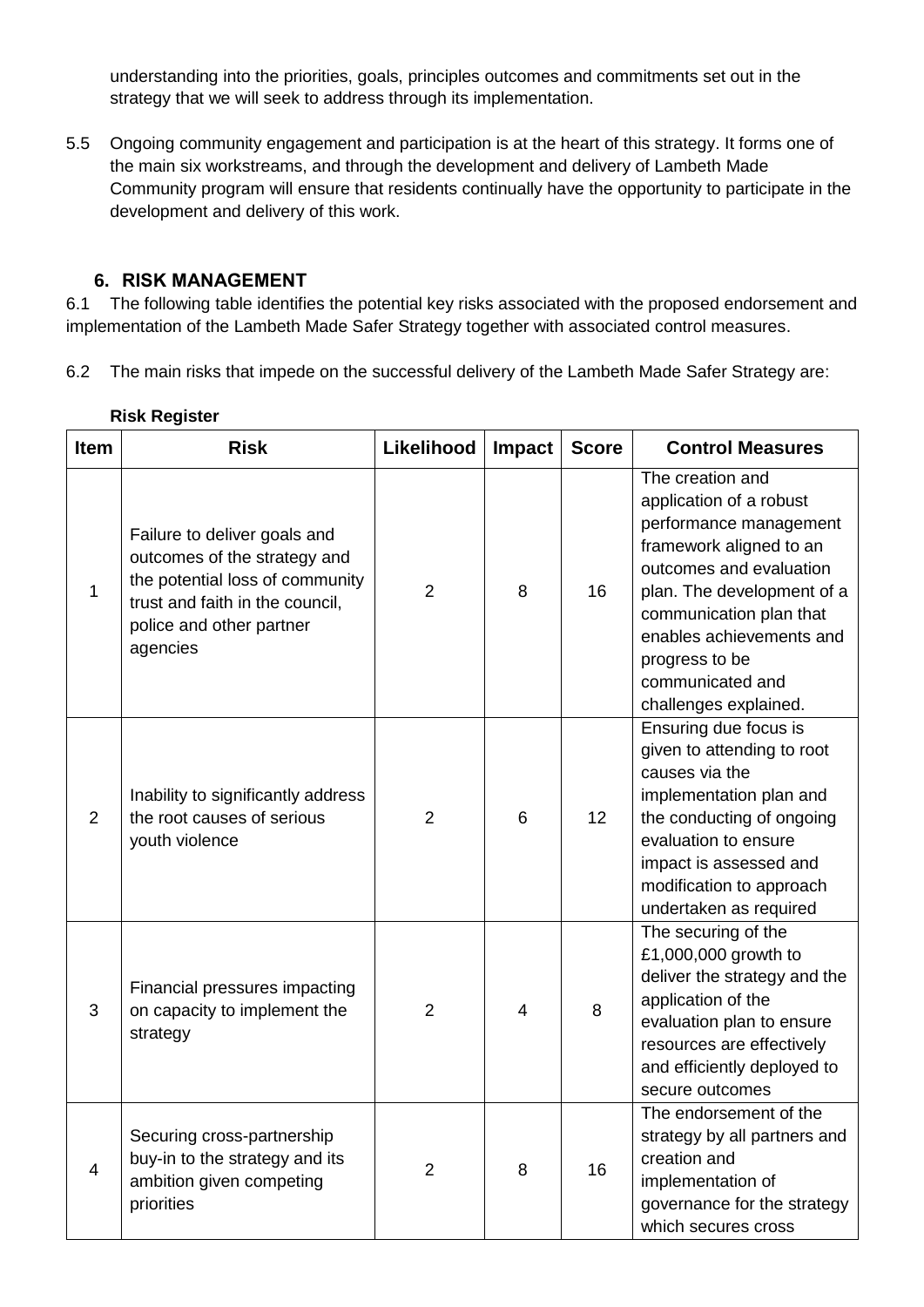|  |  | partnership investment in<br>its leadership and |
|--|--|-------------------------------------------------|
|  |  | implementation                                  |

**Key**

|                       | <b>Likelihood</b>   Very Likely = 4   Likely = 3 | Unlikely = $2$                                             | $\sqrt{\frac{1}{1}}$ Very Unlikely = 1 |
|-----------------------|--------------------------------------------------|------------------------------------------------------------|----------------------------------------|
| $\blacksquare$ Impact | Major = $8$                                      | $\mid$ Serious = 4 $\mid$ Significant = 2 $\mid$ Minor = 1 |                                        |

# **7. EQUALITIES IMPACT ASSESSMENT**

- 7.1 An Equalities Impact Assessment (EIA) for the Lambeth Made Safer Strategy has been undertaken. It was signed off by the Strategic Director for Children's Services on 3<sup>rd</sup> November and submitted for EIA Panel consideration on 17th November. The EIA found that that are a range of often inter-related issues re: inequality and vulnerability that the Lambeth Made Safer Strategy need to understood and respond to including the needs of those with protected characteristics which can be summarised as follows:
	- Issues in relation to racism and discrimination and the resultant impact on the life chances for Black African and Caribbean families.
	- Issues in relation to early childhood and families, particularly early adverse life experiences;
	- Issues in relation to 'socio-health' factors including the prevalence of poverty, deprivation, learning and other disabilities and poor mental health.
- 7.2 The aim of the Lambeth Made Safer Strategy is to positively affect all young people with a particular focus on those who are disproportionately impacted, or at risk of being impacted by serious youth violence including those with protected characteristics. We will do this by delivering an implementation plan underpinned by our principle of equity and the knowledge that inequity, racism and discrimination have resulted in worse life chances for Black African and Caribbean families and the understanding that other forms of inequality have a bearing on young people's exposure to and involvement in serious youth violence. Financial and health disadvantages, inequality affecting young people with special education needs and disabilities, young people in care or leaving care or vulnerable girls and young women are factors that will also be responded to through delivery of our strategy.
- 7.3 Its implementation will also be shaped by the expressed views and experiences of young people with particular regard to those with protected characteristics so that all activity is informed by their lived experiences and what they tell us needs to change.

## **8. COMMUNITY SAFETY**

8.1 This strategy is one of the three main Community Safety crime reduction plans for the council and wider Safer Lambeth Partnership. It will make a significant contribution towards reducing crime in Lambeth and making our borough a safer place by reducing violence against young people.

# **9. ORGANISATIONAL IMPLICATIONS**

## **Environmental**

9.1 We do not anticipate any environmental impacts from this work. Any physical alterations that take place through the Safe Spaces workstream will be fully cleared by the sustainability team as the work is developed in the future.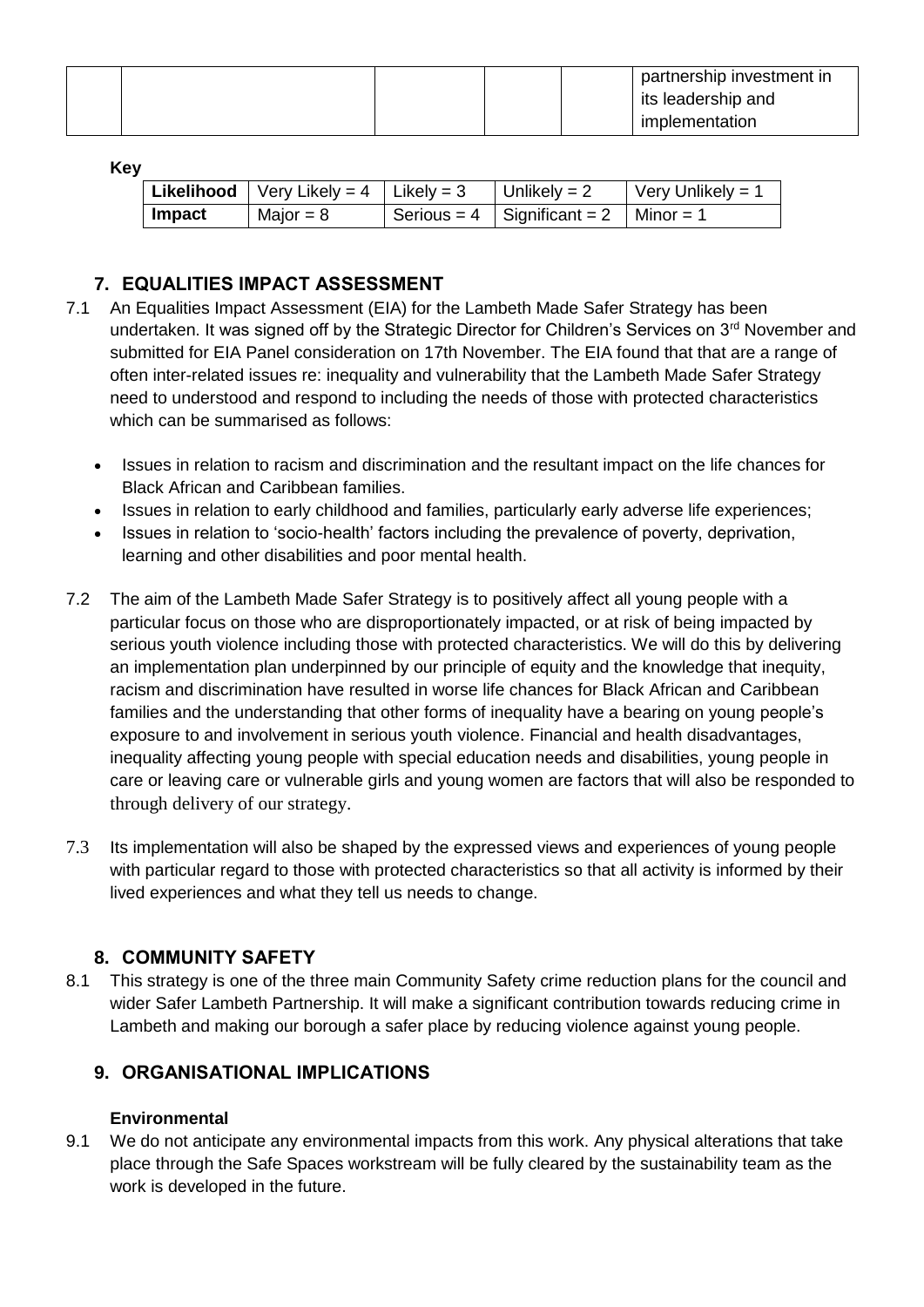### **Health**

9.2 Lambeth is adopting a Public Health approach to reducing violence against young people. Violence has an extremely significant impact on the physical and mental wellbeing of young people, their families and communities in Lambeth and this work seeks to deliver a marked improvement to their health.

### **Corporate Parenting**

9.3 This strategy works with improve the safety of young people up to the age of 25, and care leavers and young people to whom we are the corporate parent are a key cohort of young people at higher risk. This strategy has been discussed at corporate parenting board and work to improve safety and support for care leavers is an essential element of the future work.

### **Staffing and accommodation**

9.4 None.

### **Responsible Procurement**

### *Good Quality Jobs with Fair Pay and Decent Working Conditions*

9.5 This strategy does not commission any specific work currently. Any future commissioning will be in line with the Responsible Procurement areas.

*Quality Apprenticeships, targeted Employment for Lambeth residents and Lambeth Priority Group*

9.6 This strategy does not commission any specific work currently. Any future commissioning will be in line with the Responsible Procurement areas.

#### *Reduce Emissions: Lambeth Council has a commitment to being Zero Carbon by 2030*

9.7 This strategy does not commission any specific work currently. Any future commissioning will be in line with the Responsible Procurement areas.

### *Single Use Plastics*

9.8 This strategy does not commission any specific work currently. Any future commissioning will be in line with the Responsible Procurement areas.

### *Positive Health and Wellbeing*

9.9 This strategy does not commission any specific work currently. Any future commissioning will be in line with the Responsible Procurement areas.

#### *Other Offers (Innovation)*

9.10 This strategy does not commission any specific work currently. Any future commissioning will be in line with the Responsible Procurement areas.

## **10.TIMETABLE FOR IMPLEMENTATION**

10.1 The table below details the stages and deadlines for implementing the recommendations

| <b>Activity</b>                | <b>Proposed Date</b> |
|--------------------------------|----------------------|
| Date published on Forward Plan | 19.10.20             |
| Cabinet decision               | 30.11.20             |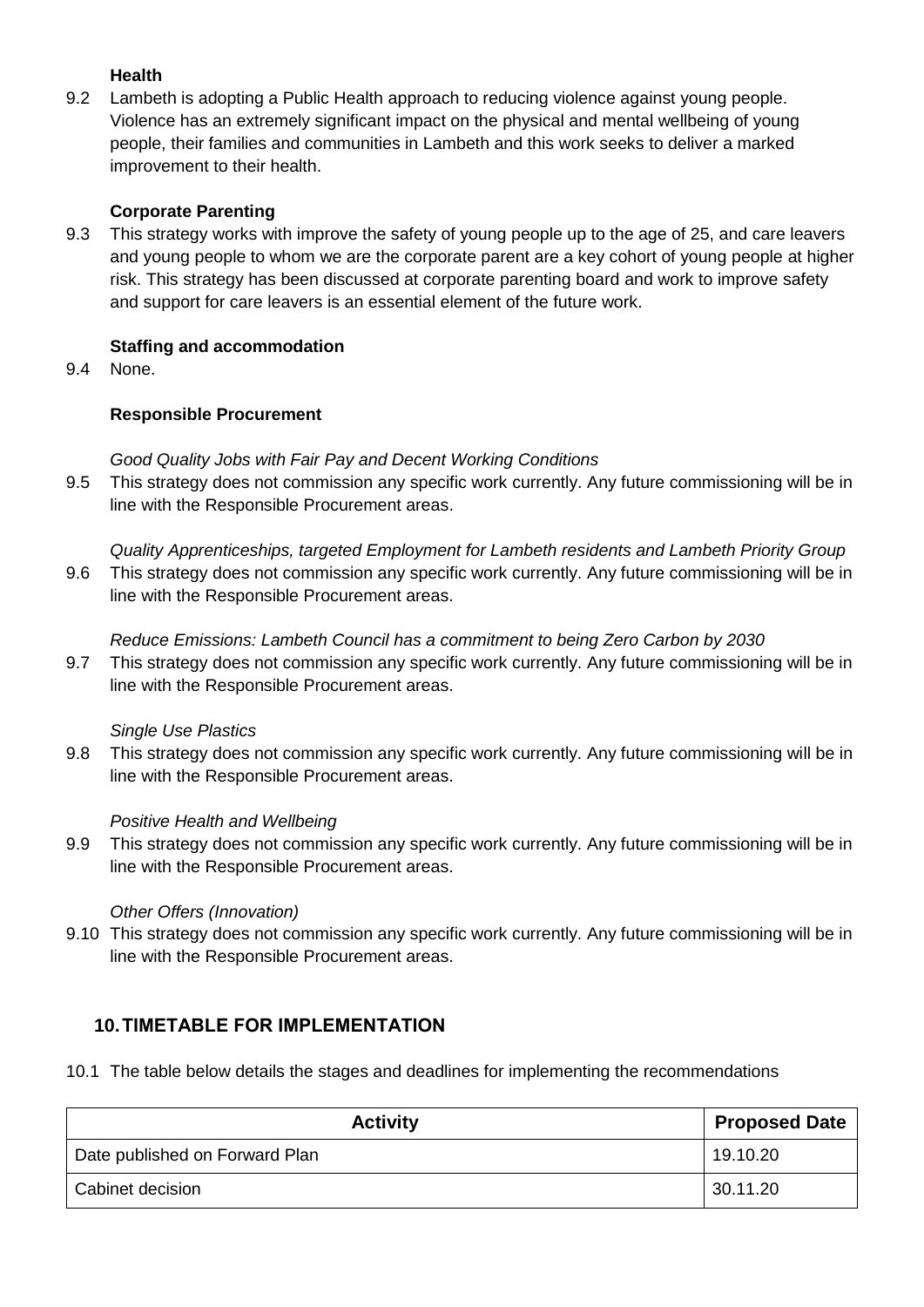| Development of workstream specific plans | 30.01.21    |
|------------------------------------------|-------------|
| Delivery of workstream plans             | Feb onwards |